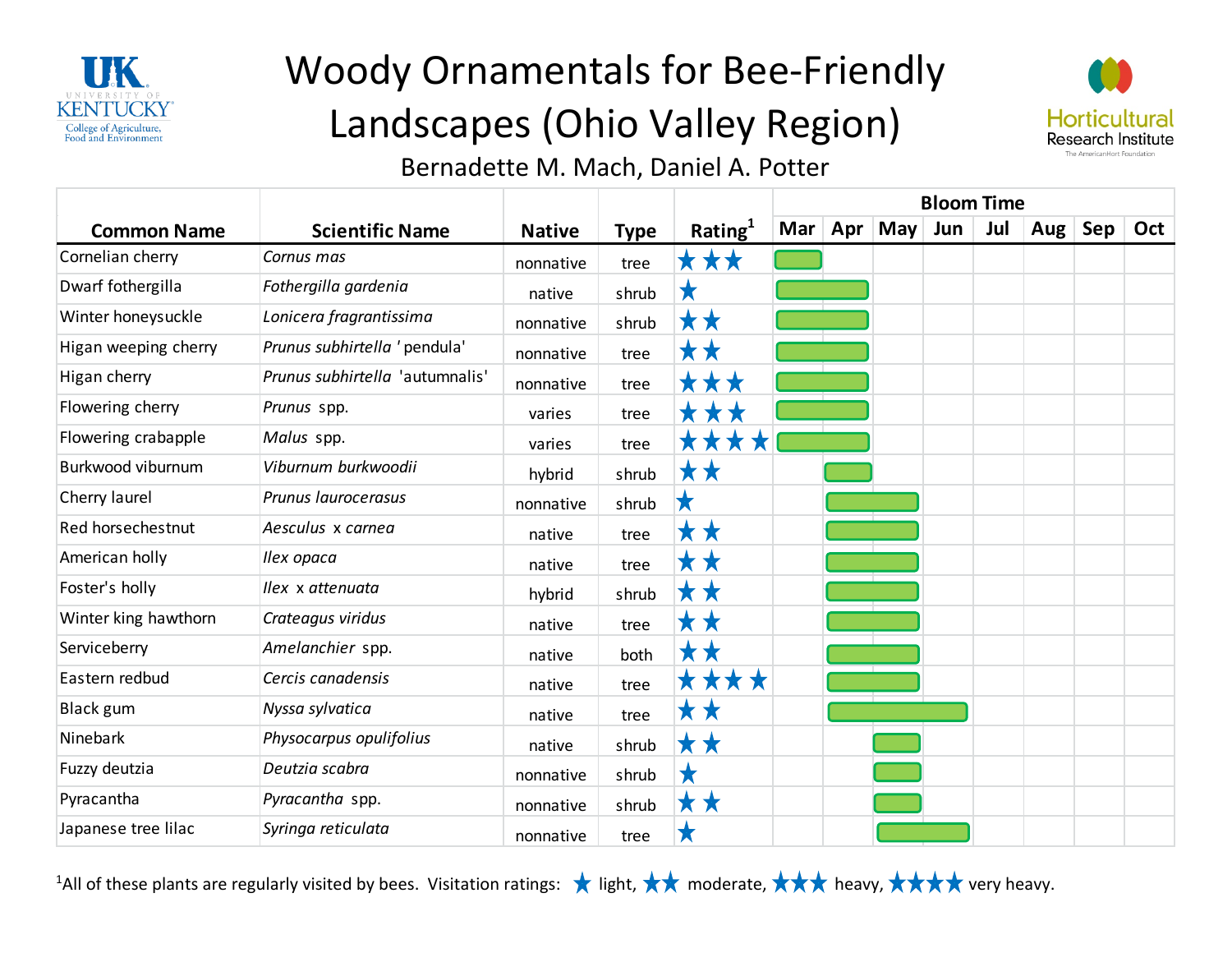|                       |                            |               |             |            | <b>Bloom Time</b> |     |                  |     |     |         |     |     |
|-----------------------|----------------------------|---------------|-------------|------------|-------------------|-----|------------------|-----|-----|---------|-----|-----|
| <b>Common Name</b>    | <b>Scientific Name</b>     | <b>Native</b> | <b>Type</b> | Rating $1$ | Mar               | Apr | May <sub>l</sub> | Jun | Jul | Aug $ $ | Sep | Oct |
| American yellowwood   | Cladrastis kentukea        | native        | tree        |            |                   |     |                  |     |     |         |     |     |
| Mock orange           | Philadelphus spp.          | varies        | shrub       | * *        |                   |     |                  |     |     |         |     |     |
| Virginia spiraea      | Spirea virginiana          | native        | shrub       | X          |                   |     |                  |     |     |         |     |     |
| False Indigo          | Amorpha fruticosa          | native        | shrub       | **         |                   |     |                  |     |     |         |     |     |
| Buttonbush            | Cephalanthus occidentalis  | native        | shrub       | <b>* *</b> |                   |     |                  |     |     |         |     |     |
| Climbing rose         | Rosa setigera              | native        | shrub       |            |                   |     |                  |     |     |         |     |     |
| Common winterberry    | Ilex verticillata          | native        | shrub       | ****       |                   |     |                  |     |     |         |     |     |
| Sweetspire            | Itea virginica             | native        | shrub       | Х          |                   |     |                  |     |     |         |     |     |
| Bottlebrush buckeye   | Aesculus parviflora        | native        | shrub       | <b>***</b> |                   |     |                  |     |     |         |     |     |
| Linden                | Tilia cordata, americana   | nonnative     | tree        |            |                   |     |                  |     |     |         |     |     |
| Golden raintree       | Koelreuteria reticulata    | nonnative     | tree        |            |                   |     |                  |     |     |         |     |     |
| St. John's Wort       | <b>Hypericum frondosum</b> | native        | shrub       |            |                   |     |                  |     |     |         |     |     |
| Devil's walking stick | Aralia elata               | native        | tree        |            |                   |     |                  |     |     |         |     |     |
| PeeGee hydrangea      | Hydrangea paniculata       | nonnative     | shrub       |            |                   |     |                  |     |     |         |     |     |
| Clethra               | Clethra alnifolia          | native        | shrub       |            |                   |     |                  |     |     |         |     |     |
| Bee bee tree          | Tetradium danielii         | nonnative     | tree        |            |                   |     |                  |     |     |         |     |     |
| Winged sumac          | Rhus copallinum            | native        | tree        | <b>XXX</b> |                   |     |                  |     |     |         |     |     |
| Crape myrtle          | Lagerstroemia spp.         | nonnative     | tree        |            |                   |     |                  |     |     |         |     |     |
| Glossy abelia         | Abelia x grandiflora       | nonnative     | shrub       | <b>X</b>   |                   |     |                  |     |     |         |     |     |
| Seven-son flower      | Heptacodium miconioides    | nonnative     | tree        |            |                   |     |                  |     |     |         |     |     |

<sup>1</sup>All of these plants are regularly visited by bees. Visitation ratings:  $\star$  light,  $\star\star$  moderate,  $\star\star\star$  heavy,  $\star\star\star\star$  very heavy.